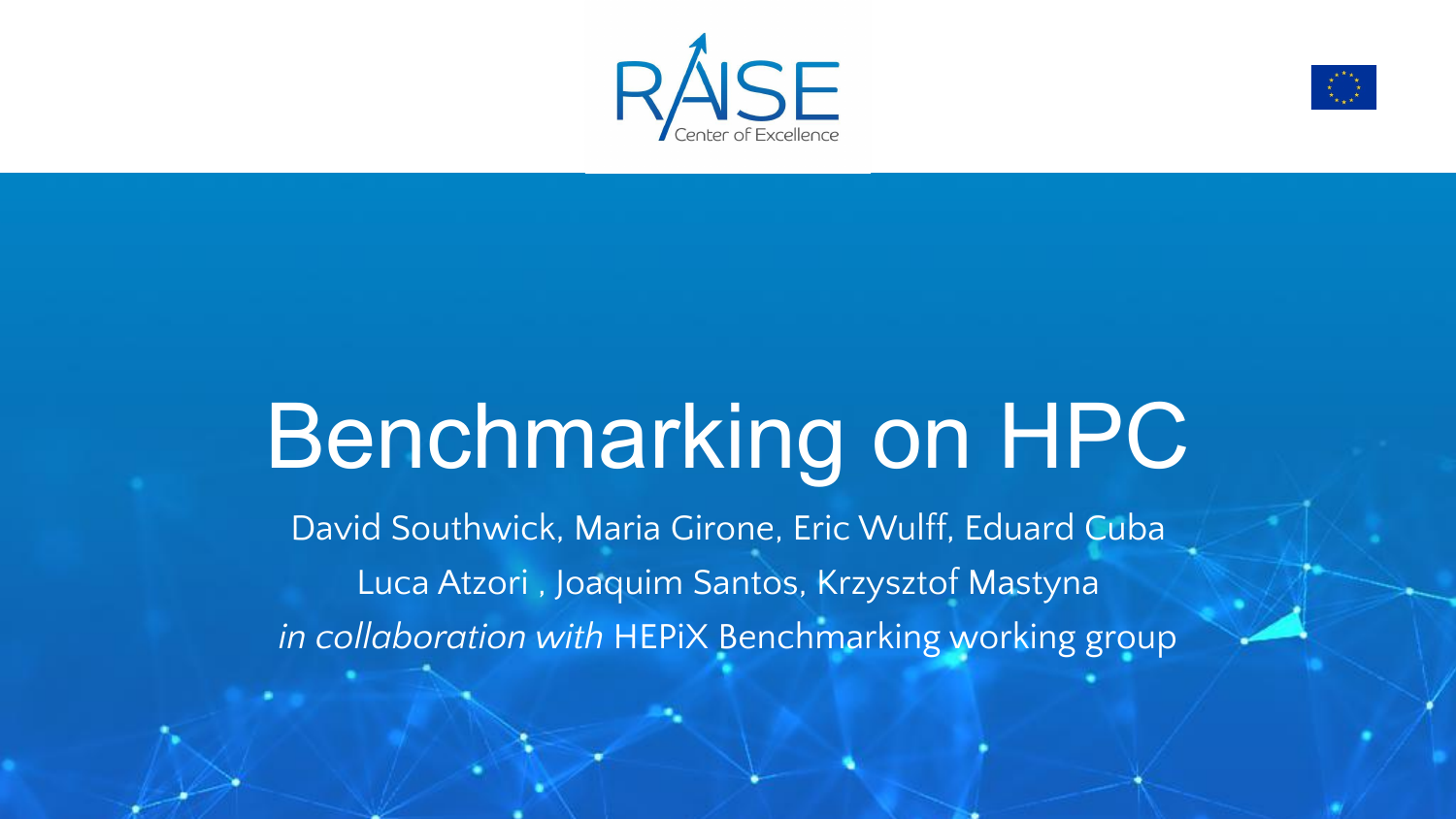



Efficient exploitation of HPC resources presents unique challenges. Scaling workload execution adds layers of complexity not captured in traditional compute environments

- ➢ Permissions:
	- Environment (containerization helps)
	- Monitoring (I/O, network, performance bottlenecks, etc)
- ➢ Connectivity:
	- isolated worker nodes
	- site connectivity (big data ingress/egress)

To successfully exploit HPC resources we need to understand efficiency both in terms of compute and data access.

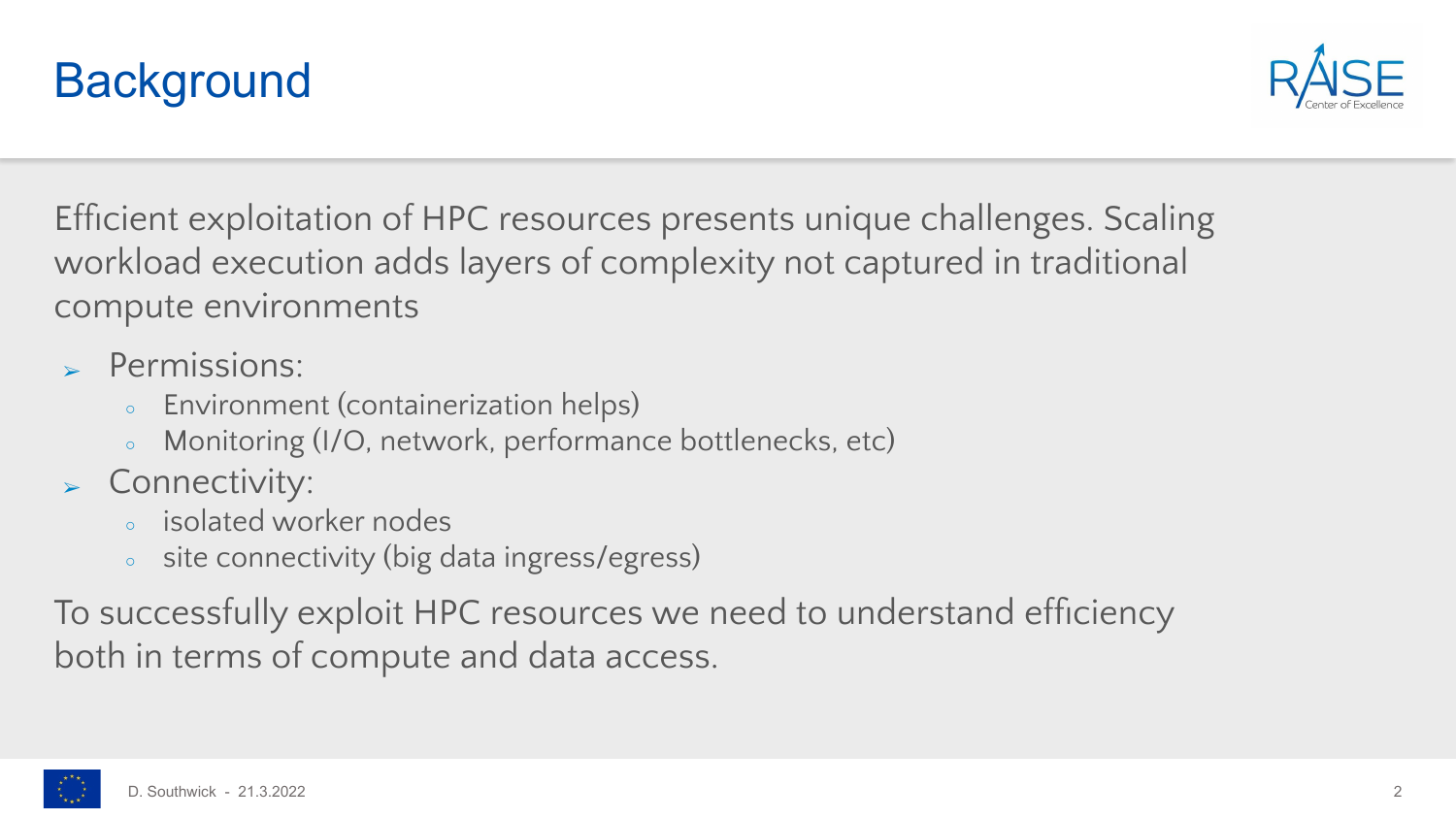## HEP Benchmark Suite: A benchmark orchestrator &

reporting tool. Benchmarking activity is driven by the *HEPiX Benchmarking WG*, whose role is to propose a new CPU/GPU benchmarks.

Executes an array of user-defined benchmarks & metadata collection

Support for HPC in v2:

- $\triangleright$  Minimal dependencies (Python3 + OCI container)
- ➢ Automated result reporting (AMQ/Elastic)
- $\triangleright$  Scheduler agnostic, unprivileged
- $\triangleright$  Easily extendable to other sciences!





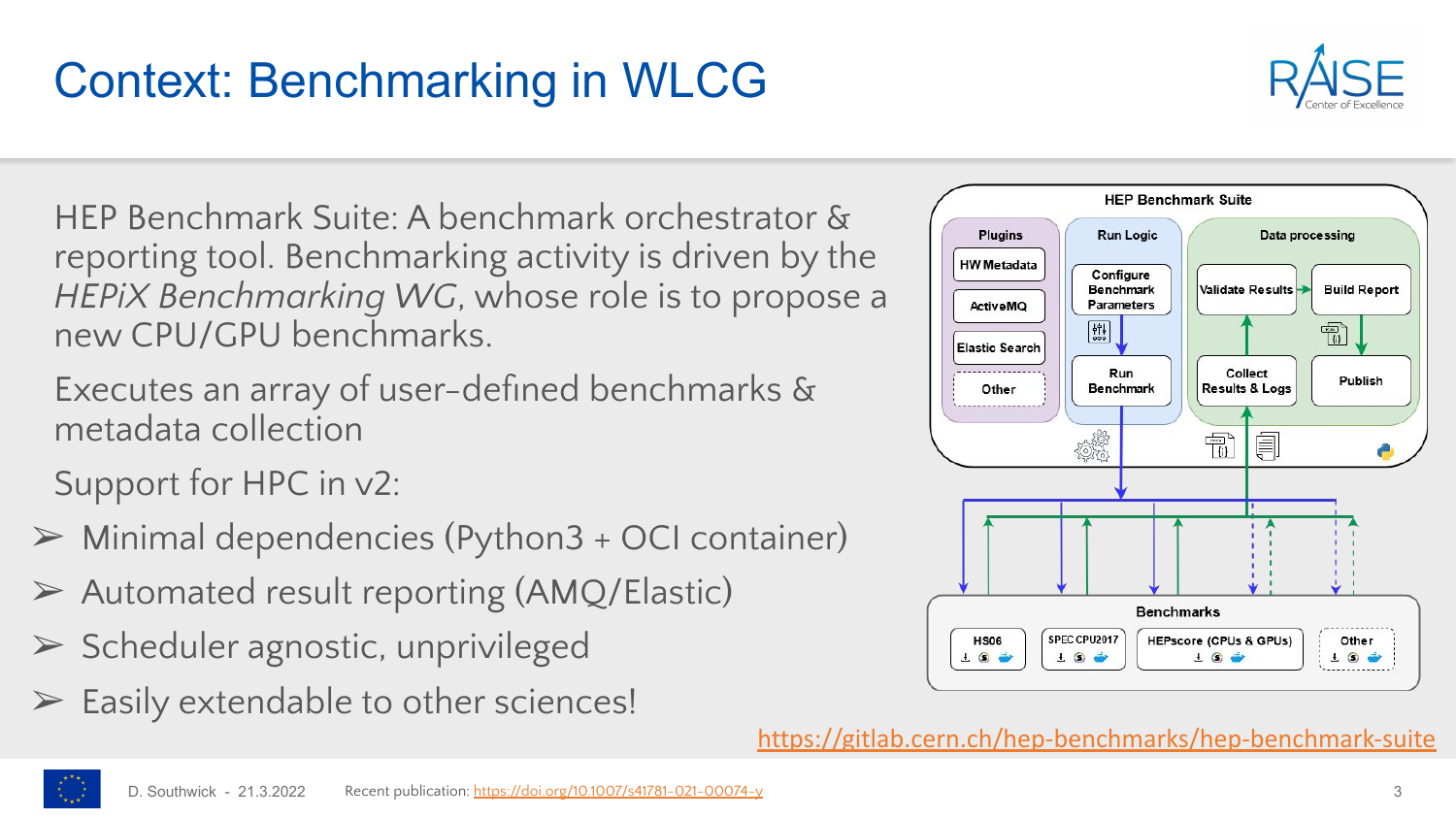### Aggregation & Analysis



#### Short benchmarking campaign ~120,000 cores

HPC site benchmarks with HEP Benchmark suite

- ➢ Automated reporting/collection enables comparison & trend analysis
- ➢ Supports collection/reporting for compute nodes without WAN
- $\triangleright$  Performance fault identification & more





Ġ,

D. Southwick - 21.3.2022 **Accord 4 Example report view from HEPiX Benchmarking WG** 4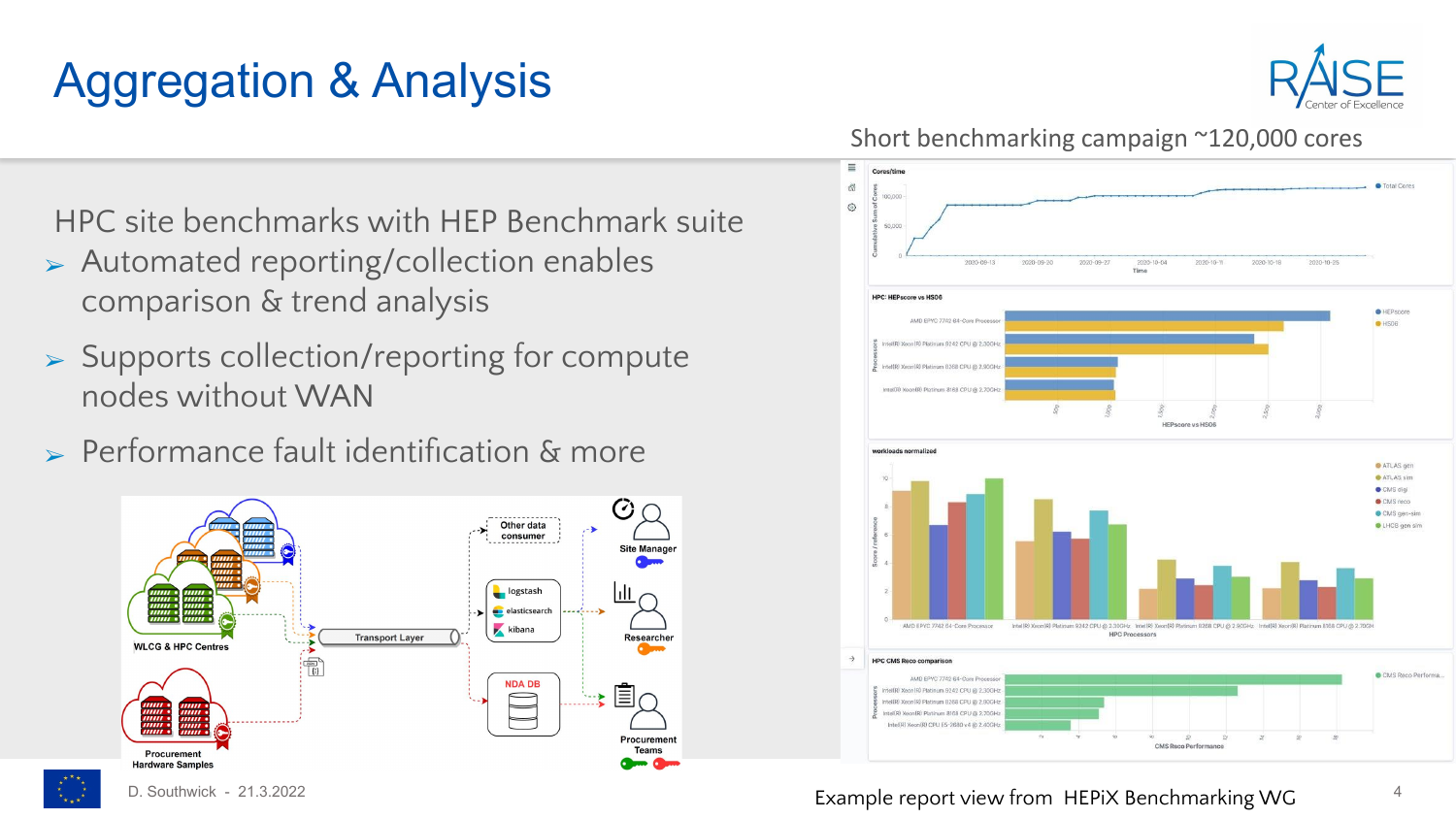#### Scaling and bottlenecks in Big Data



- $\triangleright$  Data-driven workloads demand performant storage and connectivity (which are shared!)
- ➢ Bottlenecks here significantly throttle job performance
- ➢ Capacity, capability, and monitoring not typically advertised by HPC sites



D. Southwick - 21.3.2022  $\sim$  Sammer of the Statement of  $\sim$  Mestigation C. Coena, A. Timpere, V. Kindsteine Summer of HPC student HPC I/O investigation C. Cocha, A. Filipcic, V. Khristenko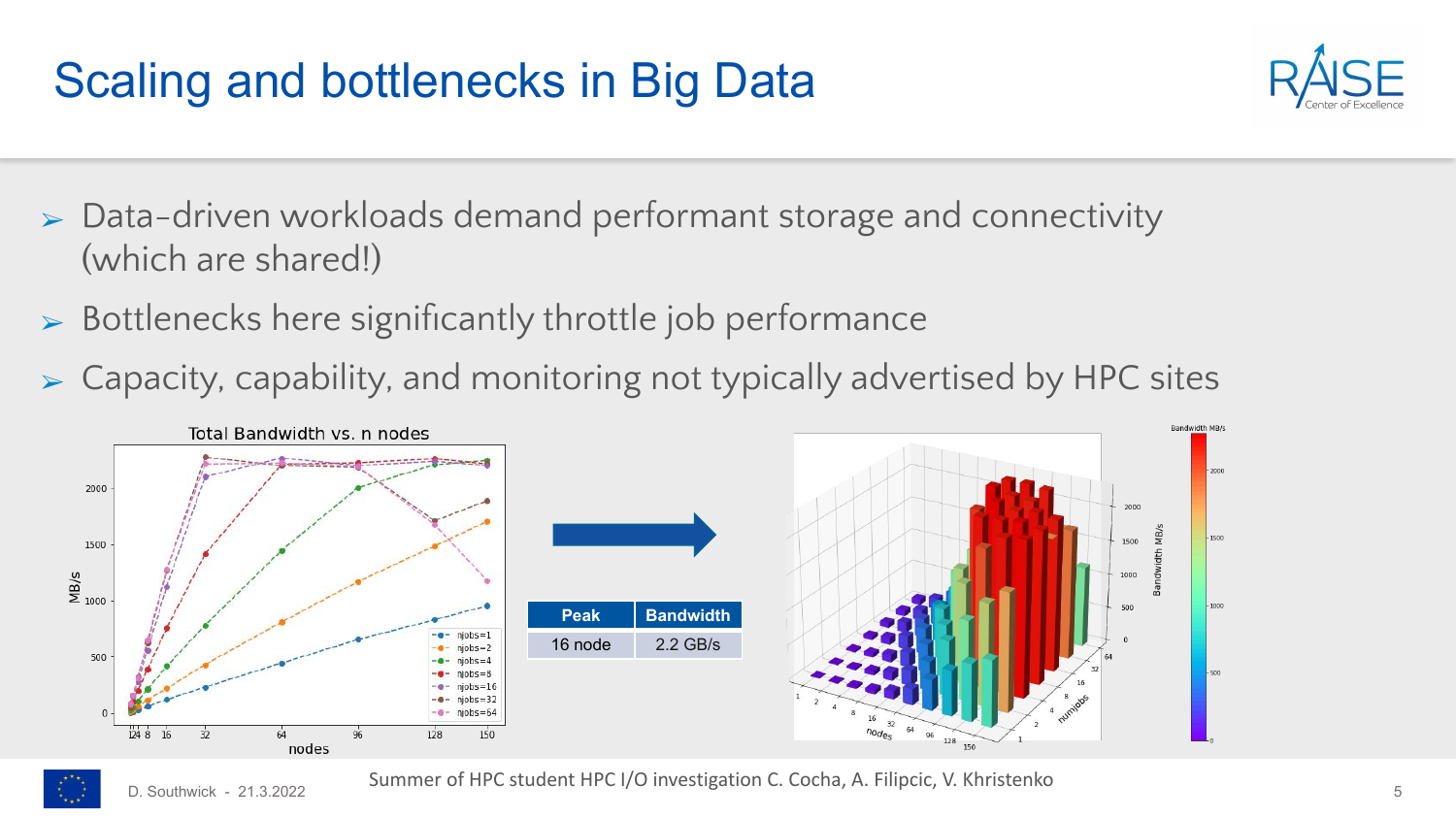### Workload I/O benchmark



jobid: 2190289 uid: 1005 nprocs: 1 runtime: 6 seconds

> I/O performance estimate (at the POSIX layer): transferred 172.4 MiB at 37.65 MiB/s I/O performance estimate (at the STDIO layer): transferred 0.1 MiB at 63.62 MiB/s





|      | <b>HPC benchmarks</b> |       | <b>Most Common Access Sizes</b><br>(POSIX or MPI-IO) |       | <b>File Count Summary</b><br>(estimated by POSIX I/O access offsets) |                 |              |              |
|------|-----------------------|-------|------------------------------------------------------|-------|----------------------------------------------------------------------|-----------------|--------------|--------------|
|      |                       |       | access size                                          | count | type                                                                 | number of files | avg. size    | max size     |
| IZIG |                       | POSIX | 49284<br>20873                                       | 141   | total opened<br>read-only files                                      |                 | 950M<br>1.9G | 1.9G<br>1.9G |
|      |                       |       | 204628<br>204758                                     |       | write-only files<br>read/write files                                 |                 | 69K          | 69K          |
|      |                       |       |                                                      |       | created files                                                        |                 | 69K          | 69K          |

Problem: Unclear how many data-driven workloads a given site may support without bottleneck shared resources

- ➢ Development of a *workload I/O benchmark*
- ➢ tune to the **I/O patterns of real workloads** to better inform reasonable scaling capabilities at a given HPC site
- $\triangleright$  More representative than sequential throughput metrics
- ➢ Uncover **I/O bottlenecks** (excessive file opens, read patterns, cache issues)

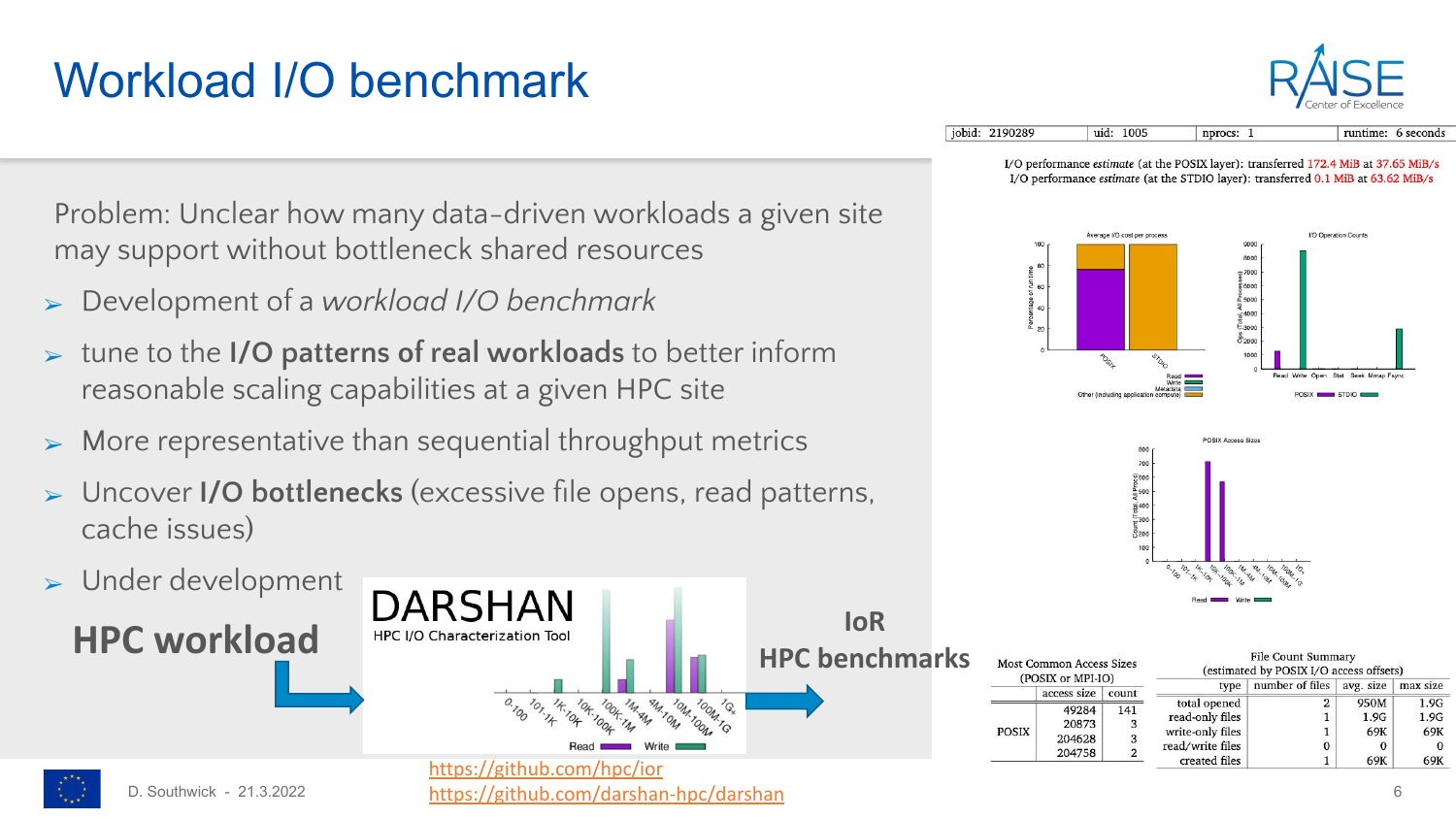

Approach ML/AI workloads as repeatable benchmark

- ➢ Containerized in similar manner to traditional CPU benchmarks
- ➢ Support (multi) GPU accelerators for training/tuning
- ➢ Examine events/second processed (same metric as HEPiX CPU jobs)

Characterize I/O requirements for generalized workflows

- ➢ Development work to increase granularity of characterization
- ➢ Automate profile generation (as much as reasonable)

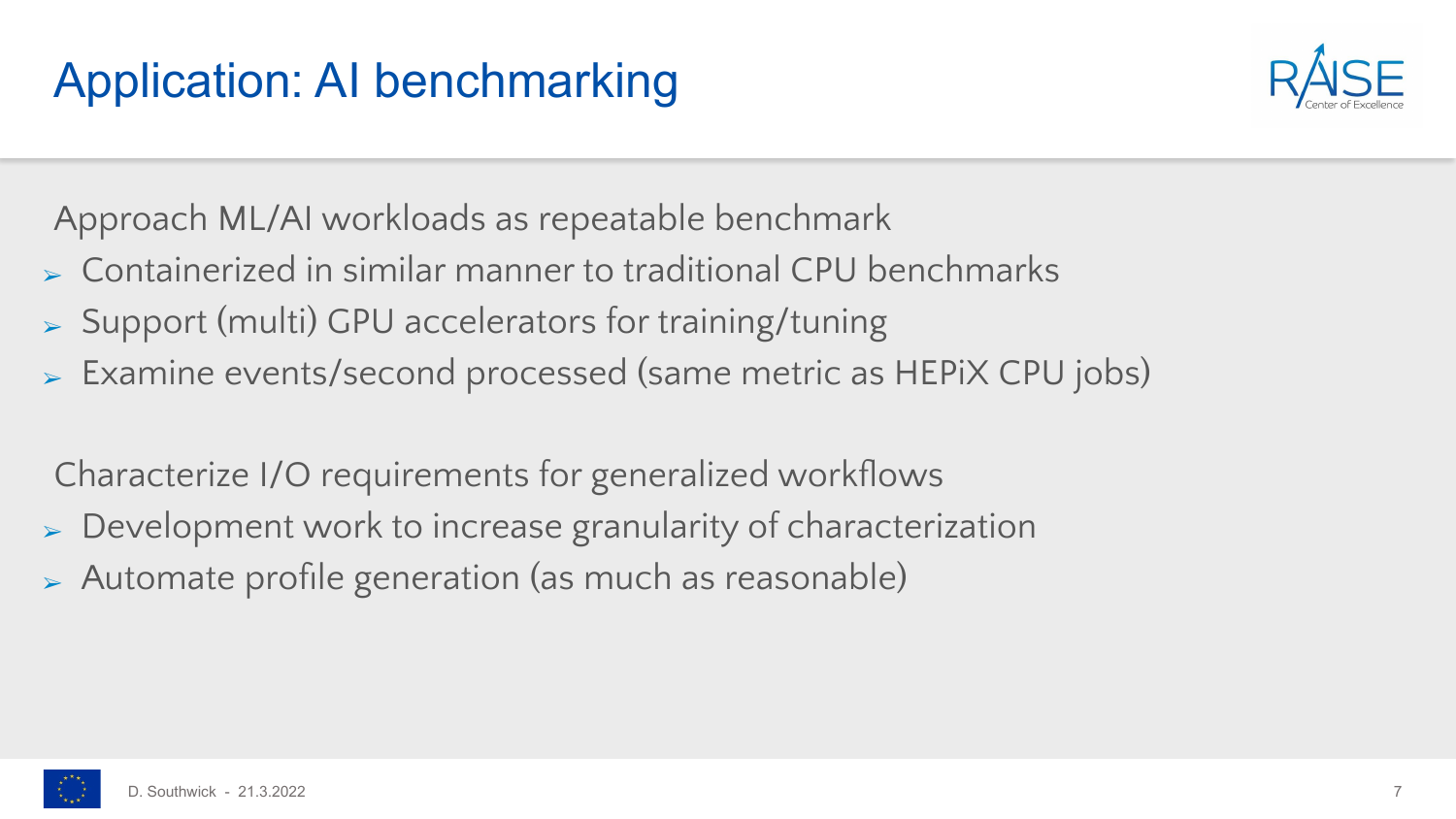#### AI benchmarking

Machine-Learned Particle Flow (MLPF) from CMS

- ➢ GNN-based reconstruction algorithm
- ➢ Measure the training performance on GPUs
- Use event throughput as the metric

Integration into HEP-Score

- ➢ Support for multiple GPUs (single node)
- ➢ Containerized builds for Intel, Nvidia, AMD ROCm

#### **Testing**

- ➢ maximizing GPU throughput with multiple GPUs
- ➢ CPU parallelization and optimizations



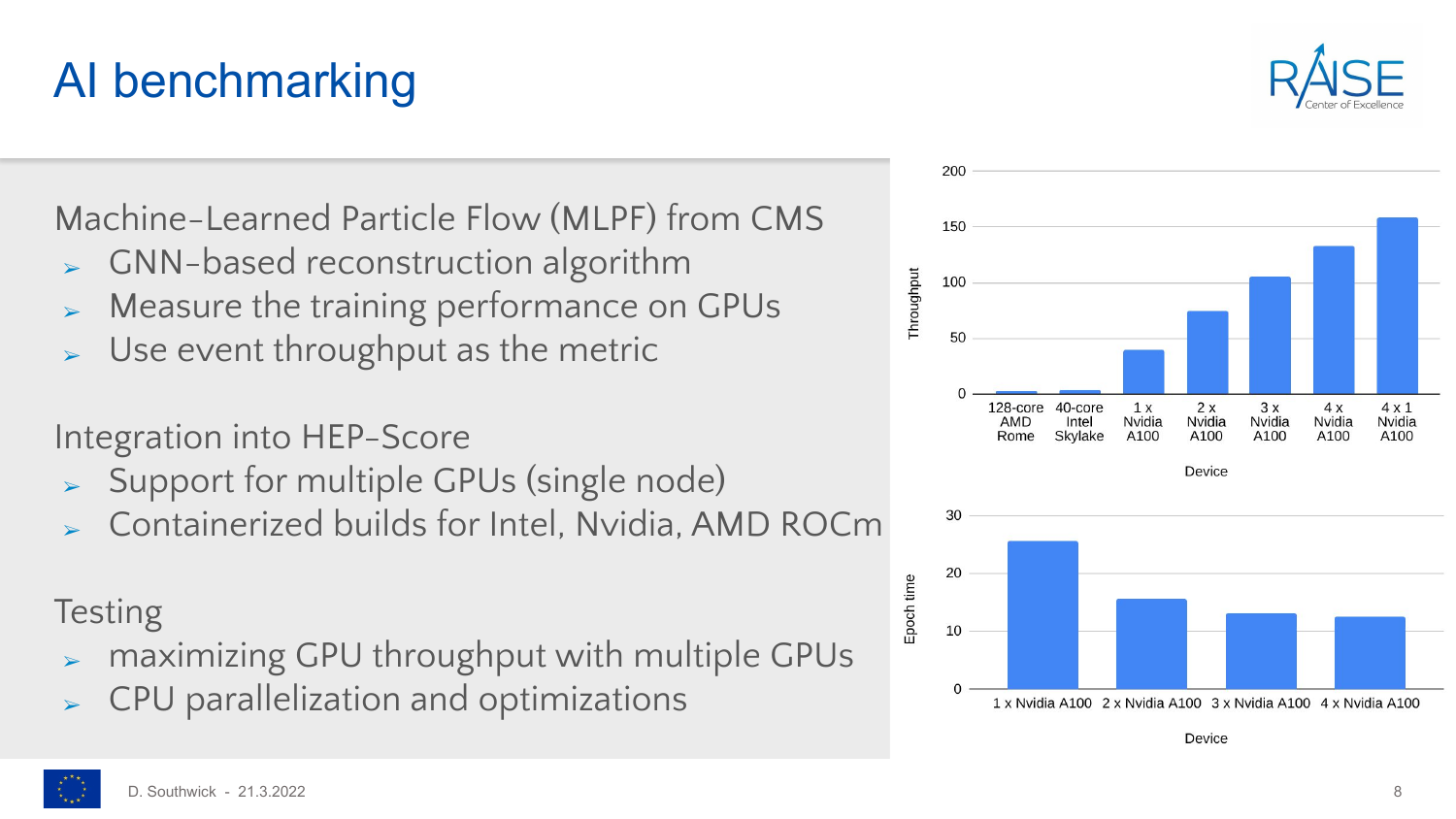



- ➢ First ML/AI workloads for HEPiX benchmark working group introduced
- ➢ Growing support for heterogeneous workloads, accounting
- ➢ Testing feasibility of training / tuning HEP-driven AI applications on HPC hardware
- ➢ Generalized I/O characterization & benchmarking for HPC
- ➢ Development continues towards HPC computing, heterogeneous arch. support

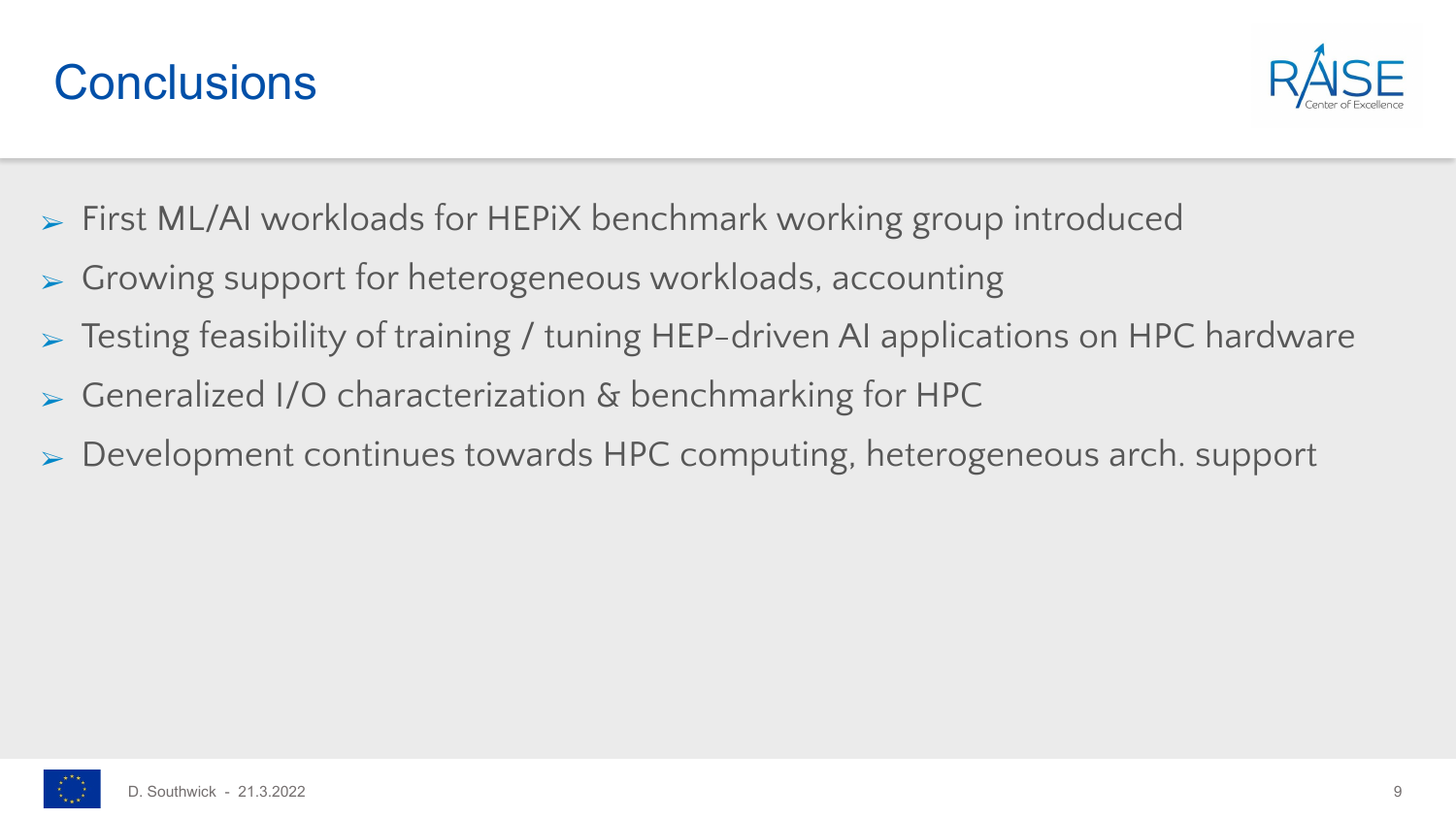# drive. enable. innovate.



**us:**



The CoE RAISE project has received funding from the European Union's Horizon 2020 – Research and Innovation Framework Programme H2020-INFRAEDI-2019-1 under grant agreement no. 951733

**Follow**   $\blacktriangleright$  in Fig. on  $R^G$